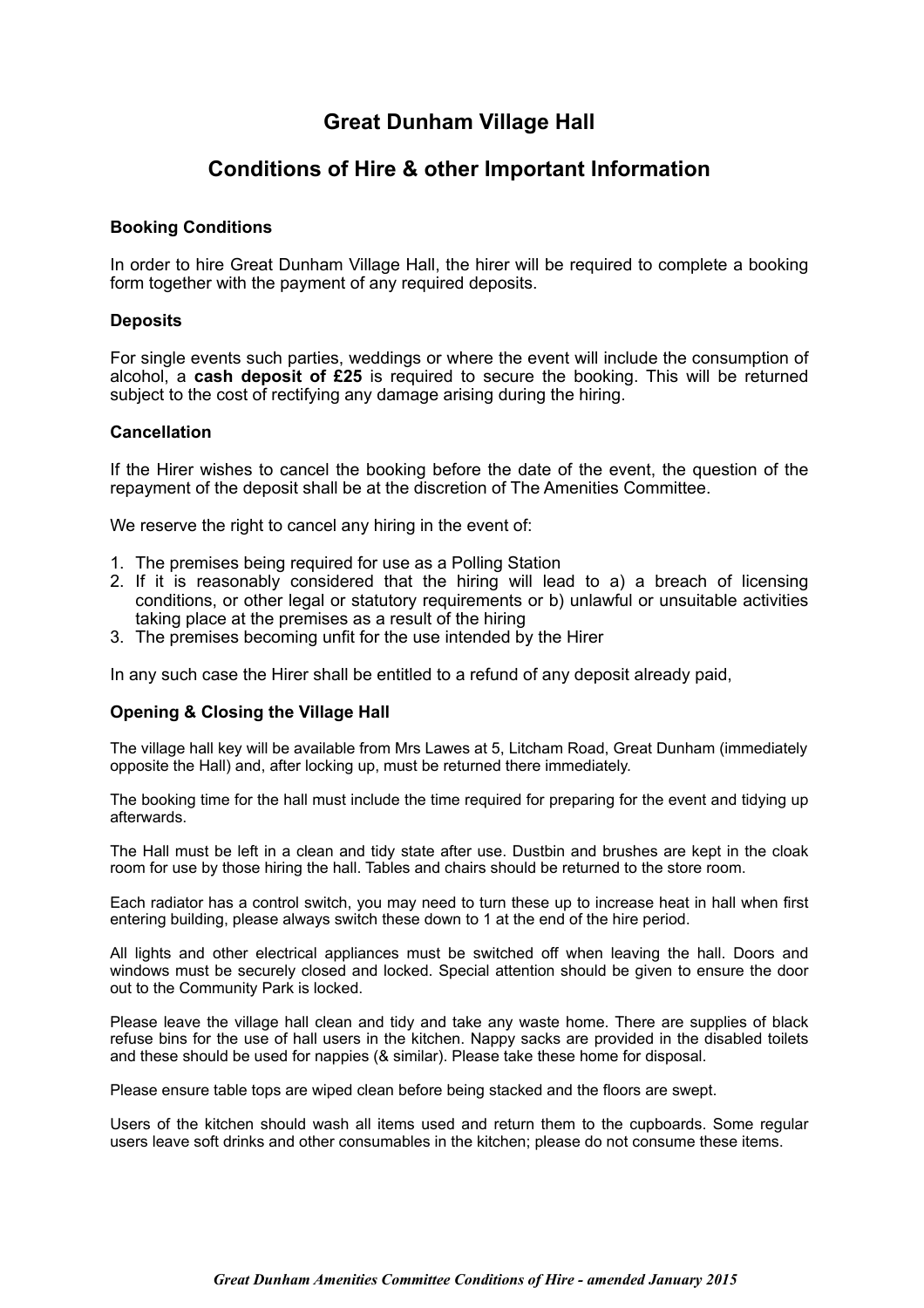#### **Safety**

The hirer undertakes to supervise Children at all times both in the hall and the Community Park and not to allow any under fives in the kitchen area.

All users are responsible for the safe operation of all kitchen and electrical equipment.

By law you are not allowed to smoke in the Village Hall.

The maximum permitted number of people allowed in the building is:

Large hall - 110 Meeting (Mitchell) room - 30 Combined booking large hall & meeting room - 110

In the event of a fire, the village hall should be evacuated in an orderly manner using the appropriate exits, and the Fire Brigade called. The village hall has no telephone so you are advised to bring a fully charged mobile telephone for use in case of emergency.

The location of fire exits and fire extinguishers must be noted before the village hall is occupied and the manner of opening Fire Exit Doors should be made known to your guests. The fire exits are clearly marked and a plan showing the location of fire alarm, extinguishers and blankets is attached

Please use the trolleys provided for moving chairs and tables in order to avoid injury or damage to floors Please stack chairs and tables in the storeroom in the manner shown on the notice which is on the inside of cupboard door.

The village hall's health and safety file is kept in the kitchen in the cupboard marked with a green cross. The Village Hall Risk Assessments (fire safety & health & safety) are also stored in this file. **All organisers of events must consider whether they need to complete their own risk assessment.** 

A first aid box is located in the same cupboard together with an accident book in which any injuries/ accidents must be recorded.

#### **Car Parking**

The village hall car park will accommodate a good number of cars if they are parked sensibly. Cars are not allowed on the grassed areas or Community Park.

Please ensure any car drivers who park on the road do not obstruct the entrances to local properties.

On occasion and with prior agreement it may be possible to arrange additional parking at the local primary school.

#### **Consideration for Others**

Please ask your guests to leave quietly at the close of your event. Car doors banging and loud talk in the car park are disturbing to local residents.

It is a requirement of our Entertainment Licence issued by Breckland Council that windows are kept closed when loud music is played

Please do not use drawing pins, blu tack or sellotape on the walls

Some regular users of the Hall have been given permission to leave sport and play equipment in the store room or kitchen cupboards. Please do not use these.

The hall is cleaned regularly but not after every event, please leave the hall clean and tidy as when your hire began and remove all rubbish.

#### **Faults/ Damage/ Comments**

Please report any faults or damage to the booking secretary (or deputy booking secretary) as soon as possible so that they can be rectified quickly. The Amenities Committee welcome any comments or observations that you may have about your hire of the village hall.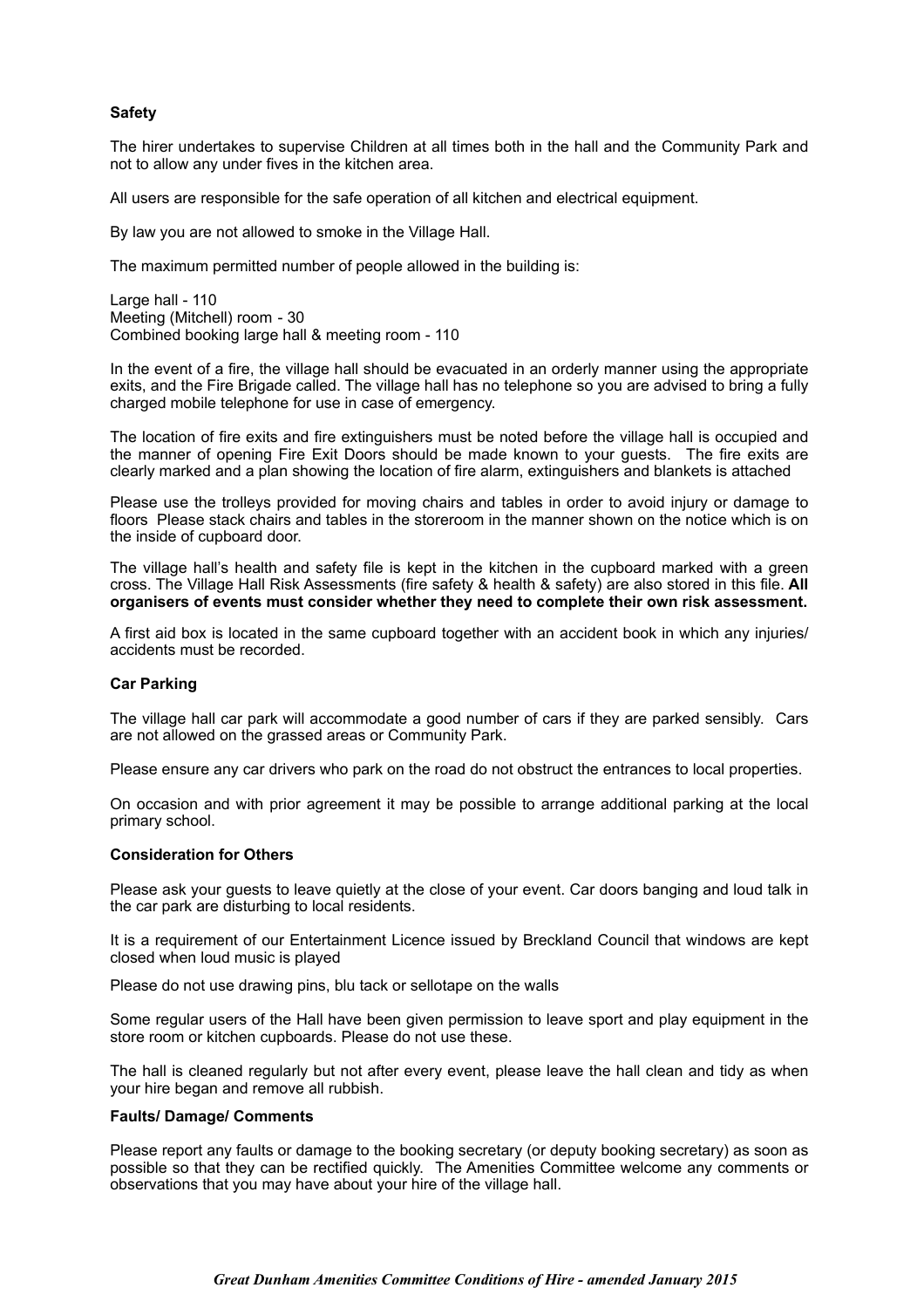# **Location and Use of Fire Equipment for Hirers**

**Fire exits:** 2 in the entrance hall and the French windows from the main hall

**Accident Book, First Aid box & Health & Safety folder:** in the cupboard to the right under the hatch in the Kitchen

**Firs Alarm and extinguishers:** see plan below

**Fire Doors:** all internal doors which should be kept closed at all times